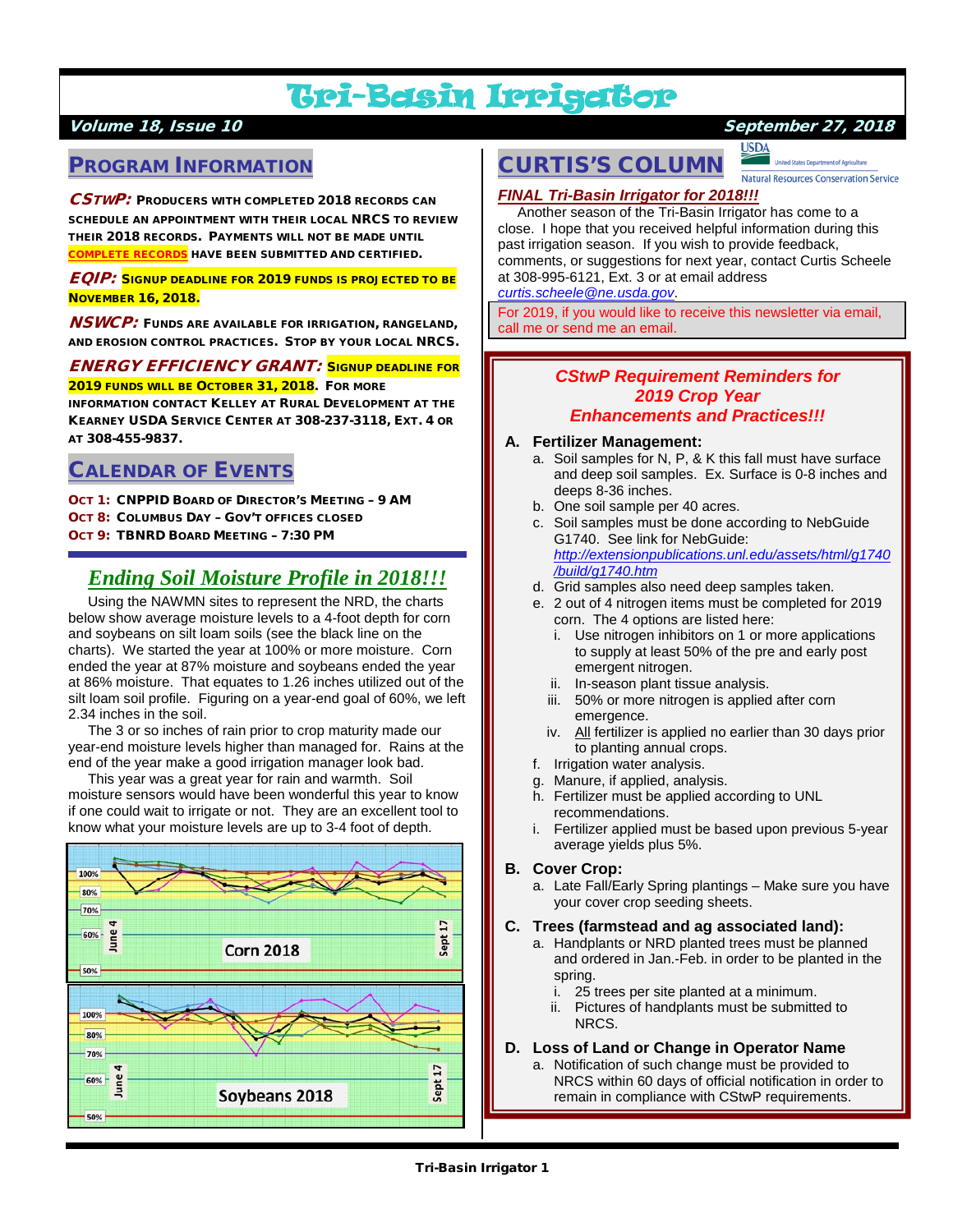# CNPPID NOTES



#### *2018 Irrigation Statistics;*

 We have finished calculating the 2018 Central Water Users irrigation statistics. If you are a Central irrigator, please take a bow for a job well done; we are so proud of all of you. Excluding acres enrolled in the 2018 dryland leasing program;

#### **2018 average water use: 4.74 acre-inches/acre**

 Rainfall was effective this year; gentle and frequent throughout the season, and yet there have been similar seasons in the past when average water use was higher. We attribute this positive change to the increase in upgraded irrigation systems across the District and our producers' ability to expertly manage them. Our producers are up to the challenge of precision management and have been improving soil health for many years through the water-saving change to no-till or slot planting. The April 1<sup>st</sup> - Sept. 18<sup>th</sup> seasonal rainfall totals were good but not extraordinary;<br>Gothenburg: 16.86" Smithfield: 17.67"

Gothenburg: 16.86" Smithfield: 17.67" Holdrege 5N: 20.05"

Average wind speed through this same period at the Holdrege 5N weather station was 7.35 mph. In many years, heavy rain storms and strong winds come early when the soil profile is already full. Those storms add to the total seasonal precipitation but have zero benefit to crops; actually they cause yield loss from low area flooding and wind injury to plants. Long-term annual rainfall averages are only somewhat useful in water planning and management in our area.

We wish all of you a safe harvest and rising market prices.

## TRI-BASIN NRD NEWS



### *Consider Planting Conservation Trees:*

It's not too early to think about planting conservation trees next spring! Windbreaks and shelterbelts provide many benefits, including reducing soil erosion along field boundaries. We can provide tree planting services for your windbreak, as well as bundles of trees that you can plant yourself. You can contact us or your local NRCS office to determine the type and number of trees and shrubs you will need. The form for ordering hand plant trees will be available later this fall on our website, *[www.tribasinnrd.org](http://www.tribasinnrd.org/)*.



# **NEBRASKA EXTENSION EXTRAS NEXTENSION**

## *Fusarium Ear Rot / Stalk Rot:*

 Fusarium Ear Rot disease usually is associated with corn under crop stress around the silking development stage. This disease is caused by the fungus *Fusarium verticillioides.*  However, hail injury can also cause this fungus to occur as

white to pink cottony fungal growth. Infected kernels "starburst" patterns may appear on ears at harvest as shown on this photo. Kernels may also have white streaks. Stalk rots develop on the corn plant as well.



 Yield losses from Fusarium ear rot are generally minimal; however, there is a concern that these fumonisin mycotoxins can cause human and livestock health problems if present in high enough concentrations.

 If significant ear rot or insect damage is present, infected fields should be among the earliest fields harvested. Leaving affected grain in the field will increase the risk of increased fumonisin contamination when late-season rains interrupt harvest.

 For safe storage, dry harvested grain to below 15 percent moisture. Under these conditions, the fungus should not spread and fumonisin levels should not increase.

 More information regarding corn ear diseases is available on our Nebraska Extension "Corn Disease Profile III – Ear Rot Diseases and Grain Molds" color EC1901 fact sheets or the Purdue Extension, "Diseases of Corn Fusarium Ear Rot" publication BP-86-W

#### *Weather Conditions Update:*

 Producers are encouraged to use the free online *[https://weather.gov](https://weather.gov/)* resource. Among the many features provided are the current weather conditions as well as wind forecasts. This may be helpful for field sprayer and manure decisions regarding application timing. Another free UNL resource is *[https://weather-readyfarms.unl.edu.](https://weather-readyfarms.unl.edu/)*

#### *Free Soybean Cyst Nematode Testing:*

 FREE Soybean Cyst Nematode Analysis is available through the Soybean Checkoff with the Nebraska Soybean Board. Soil sample bags and forms can be pickup up in our Nebraska Extension offices, or samples can be mailed directly to: Plant & Pest Diagnostic Clinic, 448 Plant Science Hall; Lincoln, NE 68583.

 Field testing is recommended every six years after initial confirmation of SCN (soybean cyst nematodes). It is important to sample at the same time of year and with the same crop in the field or following the same crop to get an accurate comparison. For example, if you sampled our field(s) in the fall after harvest when soybeans had been planted in the field six years ago, it is important to resample this fall after soybean harvest. If your rotation is such that soybeans were not planted six years after the initial test was taken; then wait another year of two until you are taking the sample at the same time of year with the same crop growing or having been grown in the field.

 If your egg counts are increasing rather than decreasing; and you have planted SCN-resistant varieties, check for a soybean variety that has a different source of resistance or consider rotating out of soybeans for several years, possibly with four or five years of alfalfa.

 More soybean cyst nematode management information is available on our NebGuide G1383

*[http://www.ianrpubs.unl.edu/live.g1383/build.g1383.pdf.](http://www.ianrpubs.unl.edu/live.g1383/build.g1383.pdf)*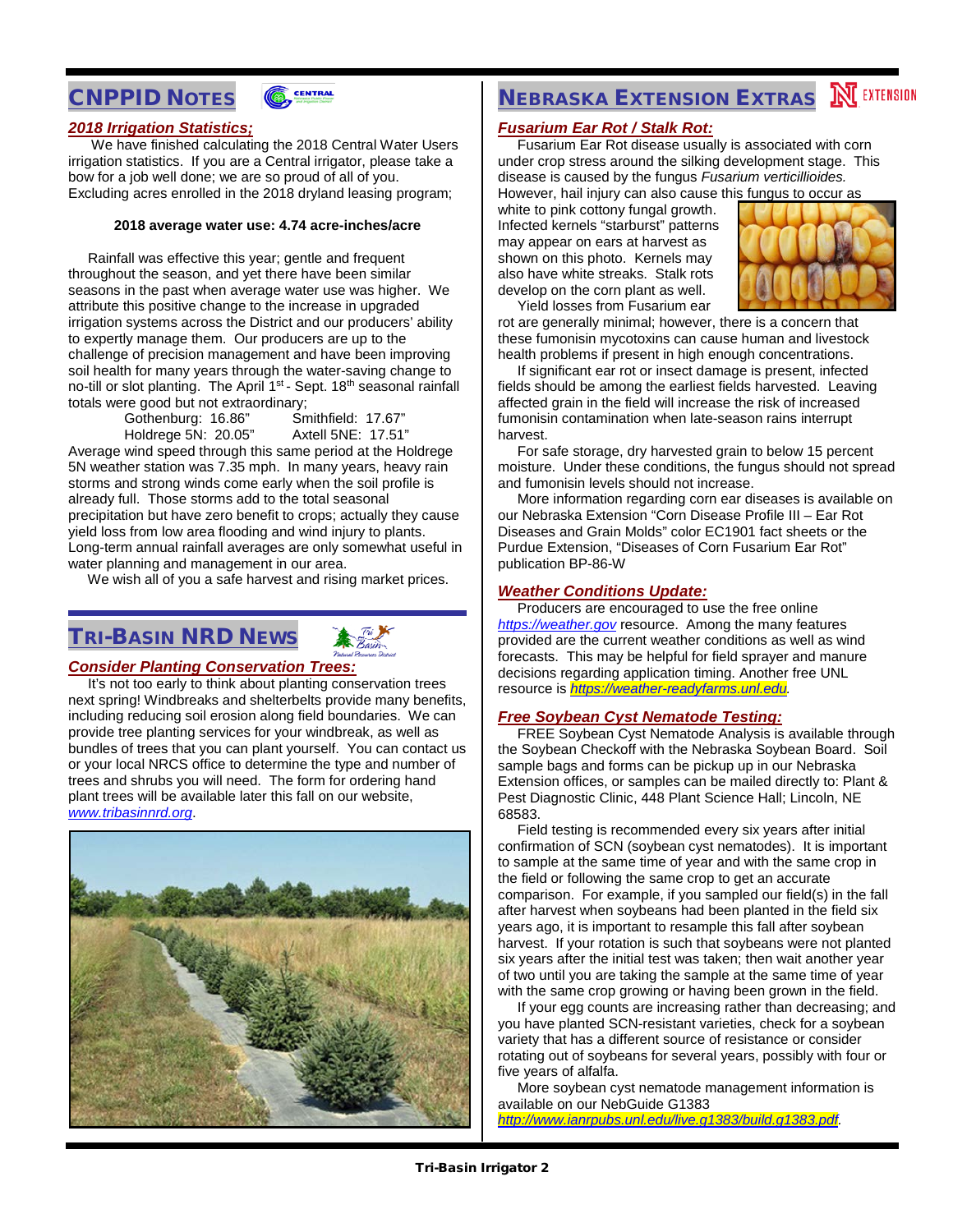## NAWMN CROP ET INFORMATION

Additional Information and other ET resources can be found at websites listed under "ET Information Sites" below.

# Inches of Crop Water Use (ET)  $=$ **Evaporation x Kc**

|              | <b>Sept 10 - Sept 16</b> |           | <b>Sept 17 - Sept 23</b> |           |
|--------------|--------------------------|-----------|--------------------------|-----------|
| <b>Site</b>  | <b>Evaporation</b>       | Rain      | <b>Evaporation</b>       | Rain      |
| 1            | <b>NA</b>                | <b>NA</b> | <b>NA</b>                | <b>NA</b> |
| $\mathbf{2}$ | 1.20                     | 0.00      | <b>NA</b>                | <b>NA</b> |
| 3            | 1.20                     | 0.00      | <b>NA</b>                | <b>NA</b> |
| 4            | 1.50                     | 0.00      | <b>NA</b>                | <b>NA</b> |
| 5            | <b>NA</b>                | <b>NA</b> | <b>NA</b>                | <b>NA</b> |
| 6            | 0.60                     | 0.00      | <b>NA</b>                | <b>NA</b> |
| 7            | 1.50                     | 0.00      | <b>NA</b>                | <b>NA</b> |
| 8            | <b>NA</b>                | <b>NA</b> | <b>NA</b>                | <b>NA</b> |
| 9            | <b>NA</b>                | <b>NA</b> | <b>NA</b>                | <b>NA</b> |
| 10           | <b>NA</b>                | <b>NA</b> | <b>NA</b>                | <b>NA</b> |
| 11           | <b>NA</b>                | <b>NA</b> | <b>NA</b>                | <b>NA</b> |
| 12           | 1.40                     | 0.00      | <b>NA</b>                | <b>NA</b> |
| 13           | 1.40                     | 0.00      | <b>NA</b>                | <b>NA</b> |
| 14           | 0.70                     | 0.03      | <b>NA</b>                | <b>NA</b> |
| 15           | <b>NA</b>                | <b>NA</b> | <b>NA</b>                | <b>NA</b> |
| 16           | 1.10                     | 0.00      | <b>NA</b>                | <b>NA</b> |



*2018 Map of NAWMN Sites across the Tri-Basin NRD.*

| <b>Crop Coefficients (Kc)</b> |      |                           |      |  |
|-------------------------------|------|---------------------------|------|--|
| Corn                          |      | <b>Soybeans</b>           |      |  |
| <b>Stage</b>                  | Кc   | <b>Stage</b>              |      |  |
| 2 leaf                        | 0.10 | Cotyledon (VC)            | 0.10 |  |
| 4 leaf                        | 0.18 | 1st Node (V1)             | 0.20 |  |
| 6 leaf                        | 0.35 | 2nd Node (V2)             | 0.40 |  |
| 8 leaf                        | 0.51 | 3rd Node (V3)             | 0.60 |  |
| 10 leaf                       | 0.69 | Beg. Bloom (R1)           | 0.90 |  |
| 12 leaf                       | 0.88 | <b>Full Bloom (R2)</b>    | 1.00 |  |
| 14 leaf                       | 1.01 | Beg. Pod (R3)             | 1.10 |  |
| 16 leaf                       | 1.10 | <b>Full Pod (R4)</b>      | 1.10 |  |
| Silk - Beg. Dent              | 1.10 | Beg. Seed (R5)            | 1.10 |  |
| 1/4 Milk Line                 | 1.04 | <b>Full Seed (R6)</b>     | 1.10 |  |
| <b>Full Dent (½ Milk)</b>     | 0.98 | <b>Yellow Leaf (R6.5)</b> | 1.00 |  |
| 3/4 Milk Line                 | 0.79 | <b>Beg. Mat. (R7)</b>     | 0.90 |  |
| <b>Black Layer</b>            | 0.60 | Full Mat. (R8)            | 0.20 |  |
| <b>Full Maturity</b>          | 0.10 | <b>Mature</b>             | 0.10 |  |

## CROP STAGE INFORMATION

**Corn (R6-Black Layer to Harvest stage):** Black Layer signals the end of the kernel growth for the season. Many husks and leaves are no longer green although the stalks may be.

#### Avg. daily water use from Sept 17 – Sept 23 was NA.

**Soybeans (R7-Beginning Maturity to Harvest stage):** R7 is when 0.0 inches of moisture is needed for yield. At R8 (Full Maturity), is when 95% of the pods have reached their mature pod color.

Avg. daily water use from Sept 17 – Sept 23 was NA.

*Sept 17-Sept 23 (16 of 16 NAWMN sites reporting): Average weekly rainfall was NA (range NA to NA). Average weekly ET for corn was NA and for soybeans was NA.*

## ET INFORMATION SITES

#### **NAWMN Sites:**

 *[https://www.cnppid.com/weatheret-data/nebraska](https://www.cnppid.com/weatheret-data/nebraska-agricultural-water-management-network/)[agricultural-water-management-network/](https://www.cnppid.com/weatheret-data/nebraska-agricultural-water-management-network/)*

*<https://nawmn.unl.edu/ETdata/DataMap>*

**CropWatch:** *<https://cropwatch.unl.edu/gdd-etdata>* **CNPPID:** *<https://www.cnppid.com/weatheret-data/>* **Water Use Hotline:** 1-800-993-2507

| <b>Corn Stage</b>    |                       | <b>DESCRIPTION</b>                                                                                                                                                        |  |
|----------------------|-----------------------|---------------------------------------------------------------------------------------------------------------------------------------------------------------------------|--|
| R <sub>5.8</sub>     | 3/4 Milk Line         | The starch line is 3/4 the way down the kernal (from outside moving towards the cob).                                                                                     |  |
| $R-6$                | <b>Black Layer</b>    | The starch line has advanced to the cob. Physiological Maturity. Black layer formed, kernel moisture is<br>between 25%-35% moisture. <b>0.0 inches needed for yield</b>   |  |
| $R-6$                | <b>Full Maturity</b>  | Husks and leaves are no longer green.                                                                                                                                     |  |
| <b>Soybean Stage</b> |                       | <b>DESCRIPTION</b>                                                                                                                                                        |  |
| R7                   | Beginning<br>Maturity | At least one (normal) pod that has attained its final mature color (tan or brown, depending on variety)<br>is present on any main stem node. 0.0 inches needed for yield. |  |
| R <sub>8</sub>       | <b>Full Maturity</b>  | 95% of the pods have reached their mature pod color.                                                                                                                      |  |
|                      | Mature                | Ready to harvest.                                                                                                                                                         |  |